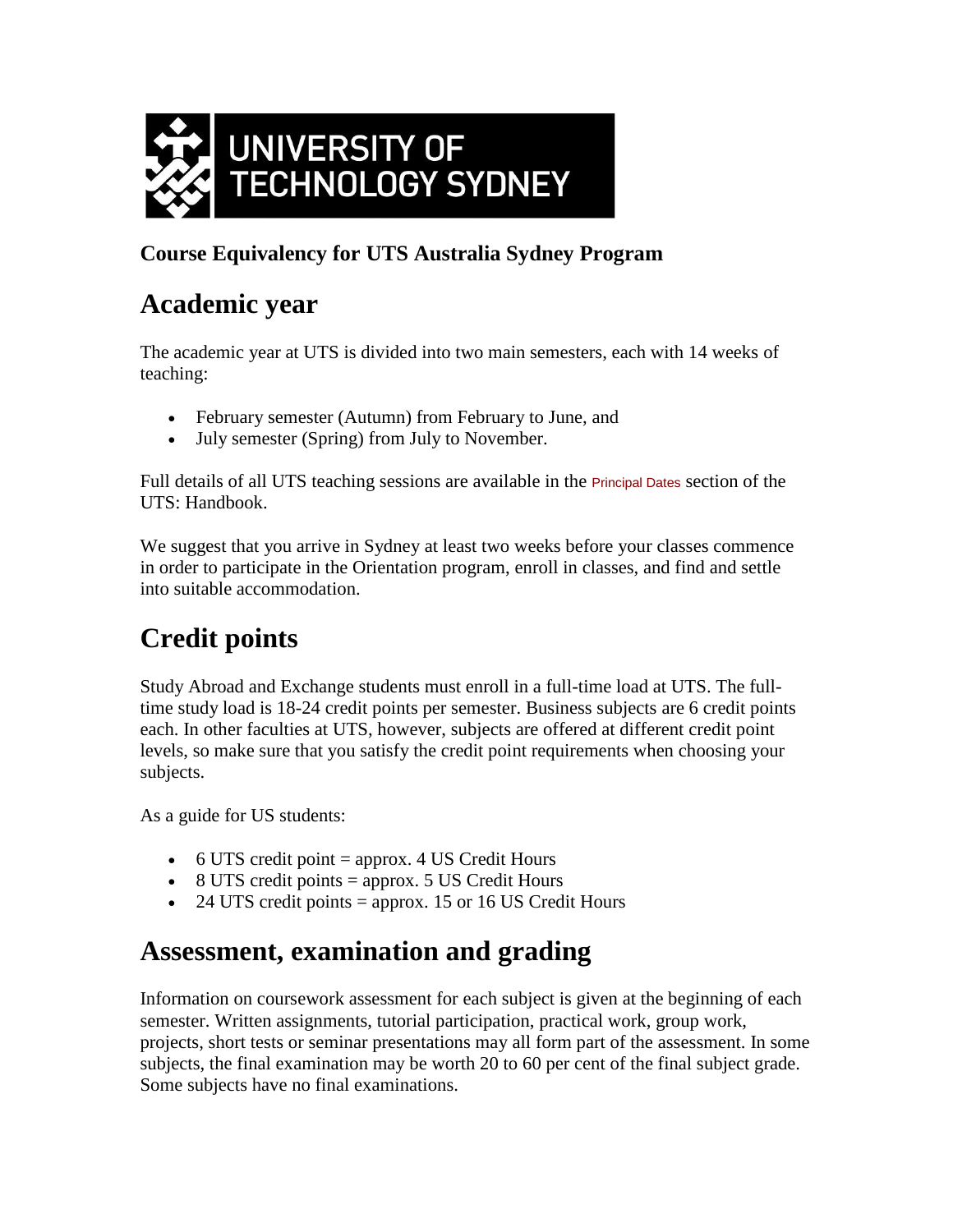| <b>GRADE</b>              | <b>Mark</b><br>range | <b>Description</b>                                                                                   |
|---------------------------|----------------------|------------------------------------------------------------------------------------------------------|
| $H - High$<br>Distinction |                      | 85-100% Work of outstanding quality on all objectives of the subject.                                |
| $D - Distinction$         | 75-84%               | Work of superior quality on all objectives of the subject.                                           |
| $C - Credit$              | $65 - 74%$           | Work of good quality showing more than satisfactory<br>achievement on all objectives of the subject. |
| $P - Pass$                | 50-64%               | Work showing a satisfactory achievement on all objectives of<br>the subject.                         |
| $Z$ – Fail                | $0-49%$              | Work showing an unsatisfactory achievement on one or more<br>objectives of the subject.              |
| W                         |                      | Result withheld                                                                                      |

Important note: Some subjects award only a Pass or Fail and a grade or mark will not be provided.

## Study plans and subjects

Whether you are coming to UTS as a Study Abroad or Exchange student, you can choose from most disciplines across UTS and tailor a cross-disciplinary study program designed to meet your interests, help you develop a specialisation, or gain a unique insight into Australian culture.

Download our helpful Subject Advice Guides with links and assistance to understand our most popular subject options within:

- [Business](http://www.uts.edu.au/utsi-saex-business-advising-guide) (specialisations, PDF 224kB);
- [Communication](http://www.uts.edu.au/utsi-saex-communication-advising-guide) (PDF, 298kB);
- [Design, Architecture and Building \(DAB\)](http://www.uts.edu.au/utsi-saex-dab-advising-guide) (PDF 473kB);
- [Engineering](http://www.uts.edu.au/utsi-saex-engineering-advising-guide) (PDF, 268kB);
- [Information Technology](http://www.uts.edu.au/utsi-saex-it-advising-guide) (PDF, 251kB)
- $\bullet$  [Law](http://www.uts.edu.au/sites/default/files/uts-i-saex-law-advising-guide.pdf) (PDF, 271kB)
- $\bullet$  [Science](http://www.uts.edu.au/utsi-saex-science-advising-guide) (PDF, 313kB),

Or choose from our range of [General Electives](http://www.uts.edu.au/utsi-saex-electives-advising-guide) (PDF, 355kB).

Note: The Subject Advice Guides are an easy way to find information on subjects; however, you will need to refer to the [UTS Handbook](http://www.uts.edu.au/current-students/managing-your-course/uts-handbook) for more detailed information.

Study abroad and exchange is available:

- February semester (Autumn, February June) F
- $\bullet$  July semester (Spring, July November) J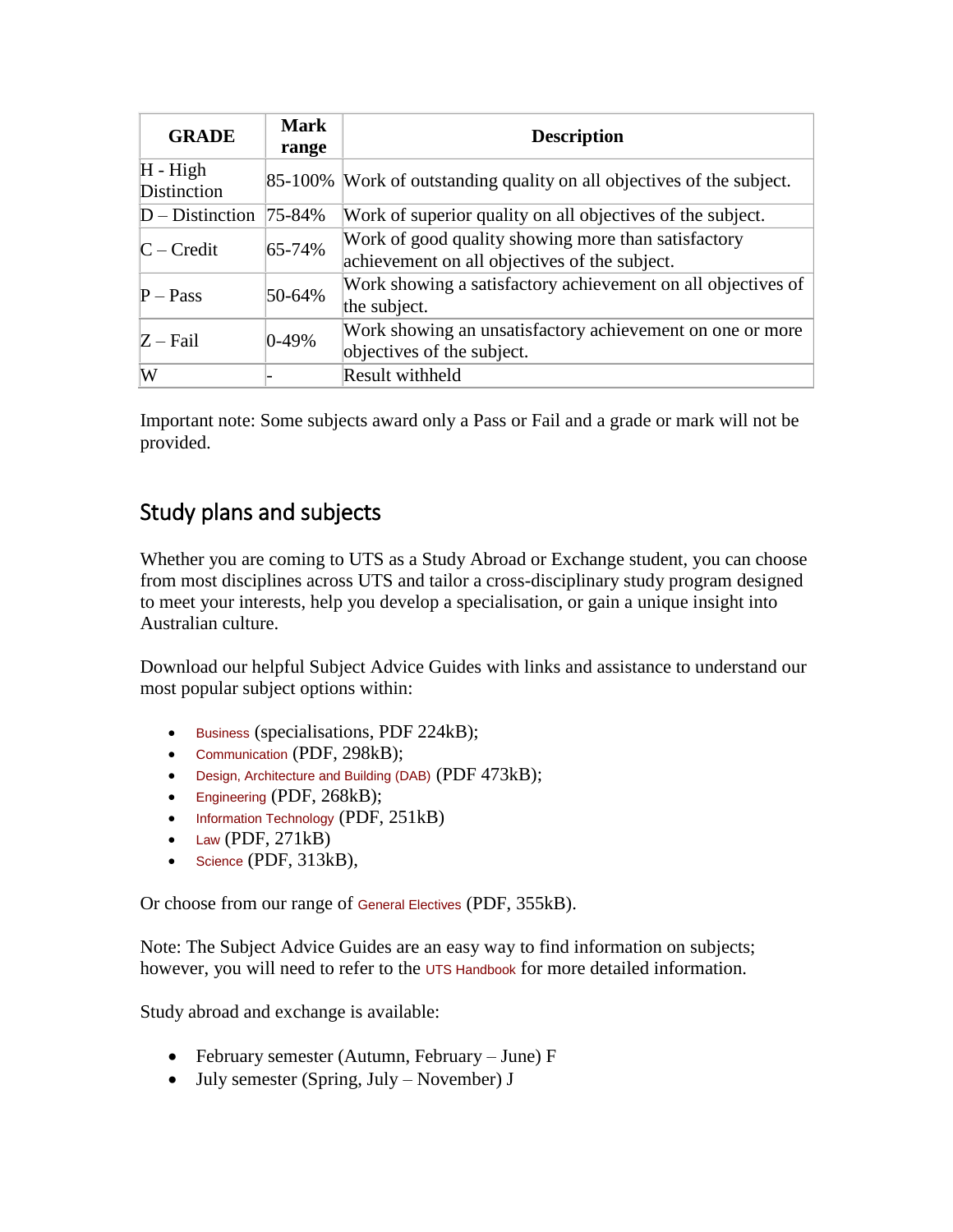## **Courses**

#### **Accounting**

**22107 1 Accounting for Business Decisions A: = ACCT 199T** In most economies business success is measured in financial terms. It is the accountants who undertake this measurement. Many decisions in business are made based on accounting information, both historical (based on past events) and projected (based on estimates of the future). Understanding accounting as a systematic way of measuring and communicating financial information on the financial status of various business entities is the foundation for any successful career in both the private and public business sectors.

**22566 1 Small Business Management & Accounting: = ACCT 199T** This subject develops the knowledge and skills required by accountants in dealing with the problems that are unique to their professional work in the small business sector. It highlights and emphasises the practical matters associated with the initiation and growth of a small business. Topics covered include an overview; the requirements of establishing a business — the stops and structures; economic business cycles' growth and future; acquiring and/or financing the business; accounting — records, control, costing and pricing; financial analysis and management; appraisals and acquisitions; the growing trend towards franchising as a form of small business; taxation and tax planning; insurance and risk; business disaster planning and recovery; and business and financial planning and budgeting.

**22207 2 Accounting for Business Decisions B = ACCT 299T** This subject applies accounting in an information systems context to equip students with the appropriate accounting skills necessary to participate in a managerial capacity, including the skills to facilitate and enhance decision-making, accountability and control. Ethical implications of decisions are considered throughout the subject. The subject covers areas in both financial and management accounting.

**22240 2 International Accounting = ACCT 399T** In a rapidly changing world environment, the significance of international accounting has grown substantially, along with the expansion of international business activity. This subject introduces students to the importance of international accounting in global trade and gives them an awareness of the complex variables involved. Through the perspective of multinational corporations, students discuss and analyse major issues impacting global operations and research topical issues that drive their development and understanding of international accounting at work.

**22309 2 Accounting for Overseas Transactions = ACCT 399T** This subject introduces students to the basic concepts underlying the variety of accounting issues involved in the recording and reporting of overseas transactions. It covers relevant aspects of documentation, foreign exchange gains and losses, foreign exchange hedging, forward exchange contracts, effects of overseas inflation, financing overseas transactions and facilitation through government and non-government agencies. It provides skills and information needed to advise clients on overseas transactions. Concentration is placed on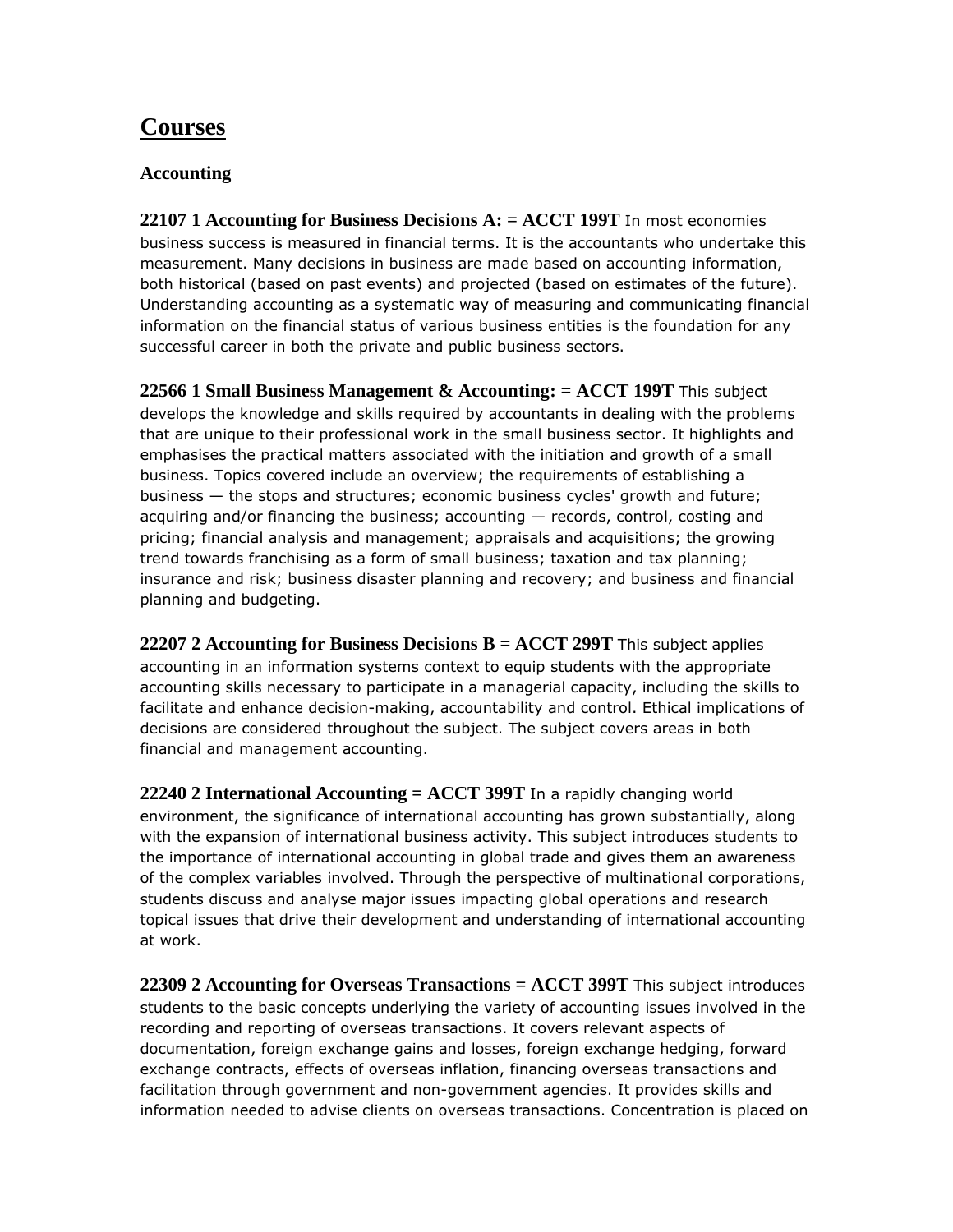the operational and accounting treatment of foreign operations as distinct from a marketing or economic approach to the subject area.

**22573 2 Accountability of Small Business Enterprises = ACCT 399T** This subject develops the knowledge and skills required by accountants and managers of small business enterprises in dealing with record keeping and compliance requirements. It highlights and emphasises the link between accounting records, taxation reporting and administration of employees. Topics covered include an overview of the basic taxation requirements for small business enterprises from registering an Australian Business Number (ABN) to reporting Business Activity Statements and preparing income tax returns; management of employees from employing new staff to planning for retirement; planning business succession or closing down a business; compliance with various employee-related requirements such as payroll tax, insurances, superannuation and statistical reporting.

**22567 2 Planning and Control for Small Business Enterprises = ACCT 399T** This subject provides students with the skills required to successfully operate a small business enterprise. Students are required to analyse financial data of small business enterprises and develop integrated business plans. The subject highlights the practical matters associated with small business enterprise start-up, operations accounting and management. It also provides an opportunity for students to gain a thorough understanding of planning and controlling small business operations. The subject provides students with a better understanding of basic accounting procedures and strengthens their knowledge of cost accounting techniques. It builds on the skills in the use of computer technology and software, particularly spreadsheet applications, to increase student's proficiency in this area. Topics covered include the use of spreadsheets, performance evaluation, budgeting, cash-flow analysis, sensitivity analysis, financing, planning for innovation, sustainability and environment management, and challenges and issues faced by contemporary Australian small business operators.

**22320 3 Accounting for Business Combinations = ACCT 399T** Together with 22420 Accounting Standards and Regulations this subject deals with the application and analysis of prescribed accounting treatments. It specifically surveys the institutional and legal framework of current Australian accounting with reference to international accounting standards and local and overseas standards and exposure drafts. The subject also emphasises financial reporting and accounting for companies including consolidated accounts of complex economic entities, associate companies and joint arrangements.

**22321 3 Cost Management Systems = ACCT 399T** This subject introduces students to the basic concepts underlying management accounting, which is one of the core streams in the study of accounting. It provides an in-depth understanding of appropriate cost management concepts with an emphasis on the use of accounting information to understand and make decisions about the management of the cost structure of organisations. Students acquire a set of concepts, skills and techniques that are necessary for potential managers, with particular appreciation of the various issues and challenges faced by managers within organisations.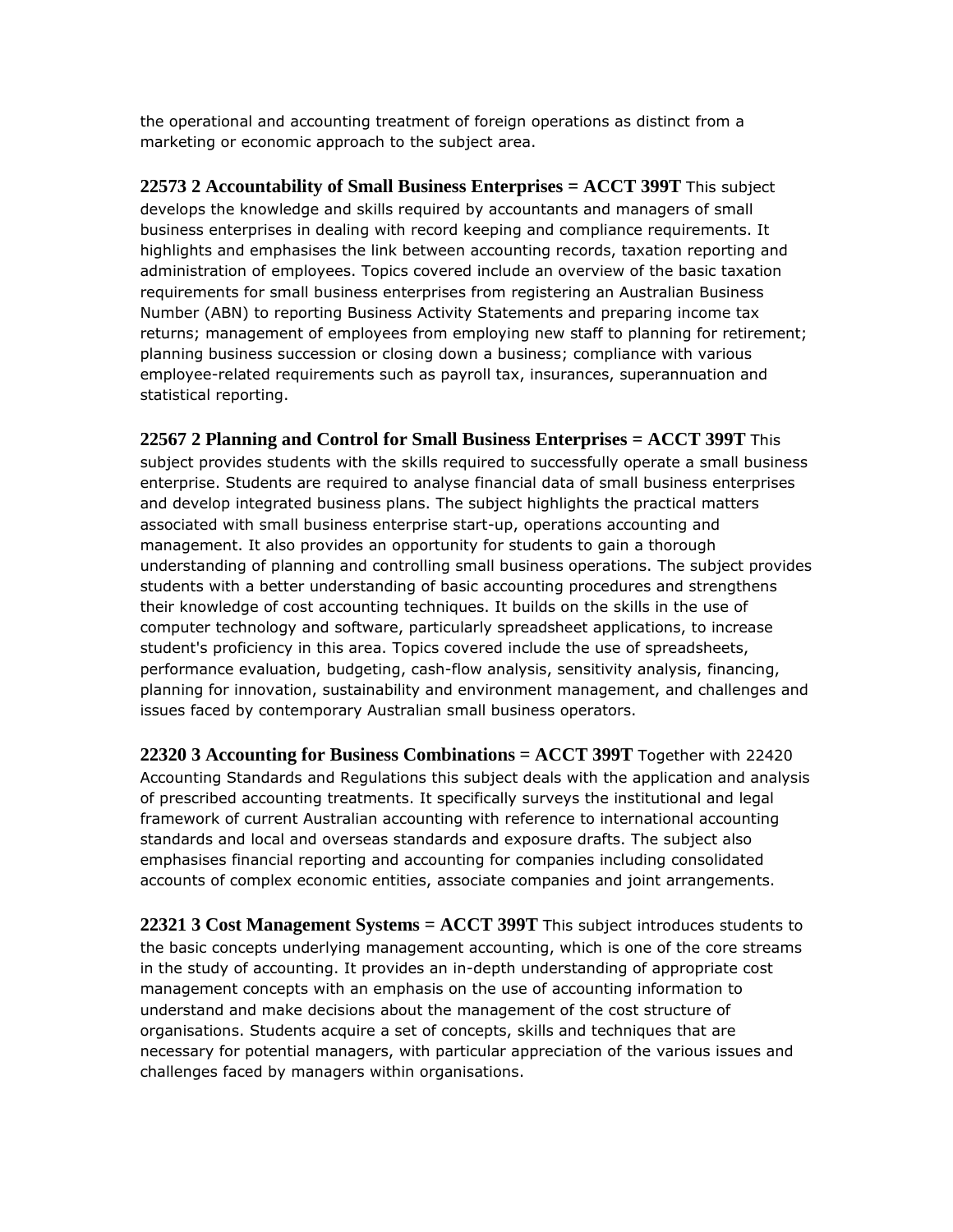**22420 3 Accounting Standard and Regulations = ACCT 399T** This subject provides the ability to understand, critically evaluate and apply accounting standards and interpret financial reports. It considers the financial reporting environment and factors influencing the forms of financial reporting, and addresses a range of accounting issues from within a contracting cost framework.

**22502 3 Financial Planning in Australia = ACCT 399T** his subject provides students with an understanding of the financial planning processes in Australia from a professional practice perspective. The subject exposes students to a variety of alternative strategies for the management of personal financial risk exposures and links those strategies with a consideration of broader contemporary socioeconomic and sociolegal issues. Students consider the interaction between stakeholder interests and the availability of products and service processes in the context of the effective management of potential ethical issues, and the need for the provision of effective professional services while maintaining ongoing compliance with the requirements of the financial services sector regulatory environment.

#### **Economics**

**23115 1 Economics for Business = ECON 199T** This subject provides students with a basic understanding of the economic influences on business. It offers an introductory treatment of consumer and business behaviour in competitive markets, the effects of government policies on market outcomes, and the basic economic concepts used in business analysis and decision-making. It also introduces students to the problem of aggregate economic fluctuations, inflation and the structure of economic relations between countries. Economics for Business also equips students with basic analytical skills to examine the impact of these macroeconomic forces on business conditions and to communicate the results of their analysis in writing.

**23566 2 Economics for Business 2 = ECON 299T** This subject extends the foundational treatment received in **[23115](http://handbook.uts.edu.au/subjects/23115.html)** Economics for Business by analysing the decisions that lie behind the demand and supply curves in markets, and the forces that affect aggregate demand and aggregate supply curves of the economy. The subject examines a number of core issues in economics such as: how firms choose their production levels and how their decisions are affected by the market conditions, how consumers choose between alternative combinations of goods and services, how government conducts fiscal and monetary policy and which forces affect the long-run economic growth of a country. The subject also equips students with the basic quantitative skills needed to examine these questions.

#### **23570 2 Economics of the Environment Economics of the Environment = ECON**

**299T** provides students with an understanding of the contribution economic analysis can make to the solution of environmental problems. After setting the current interest in the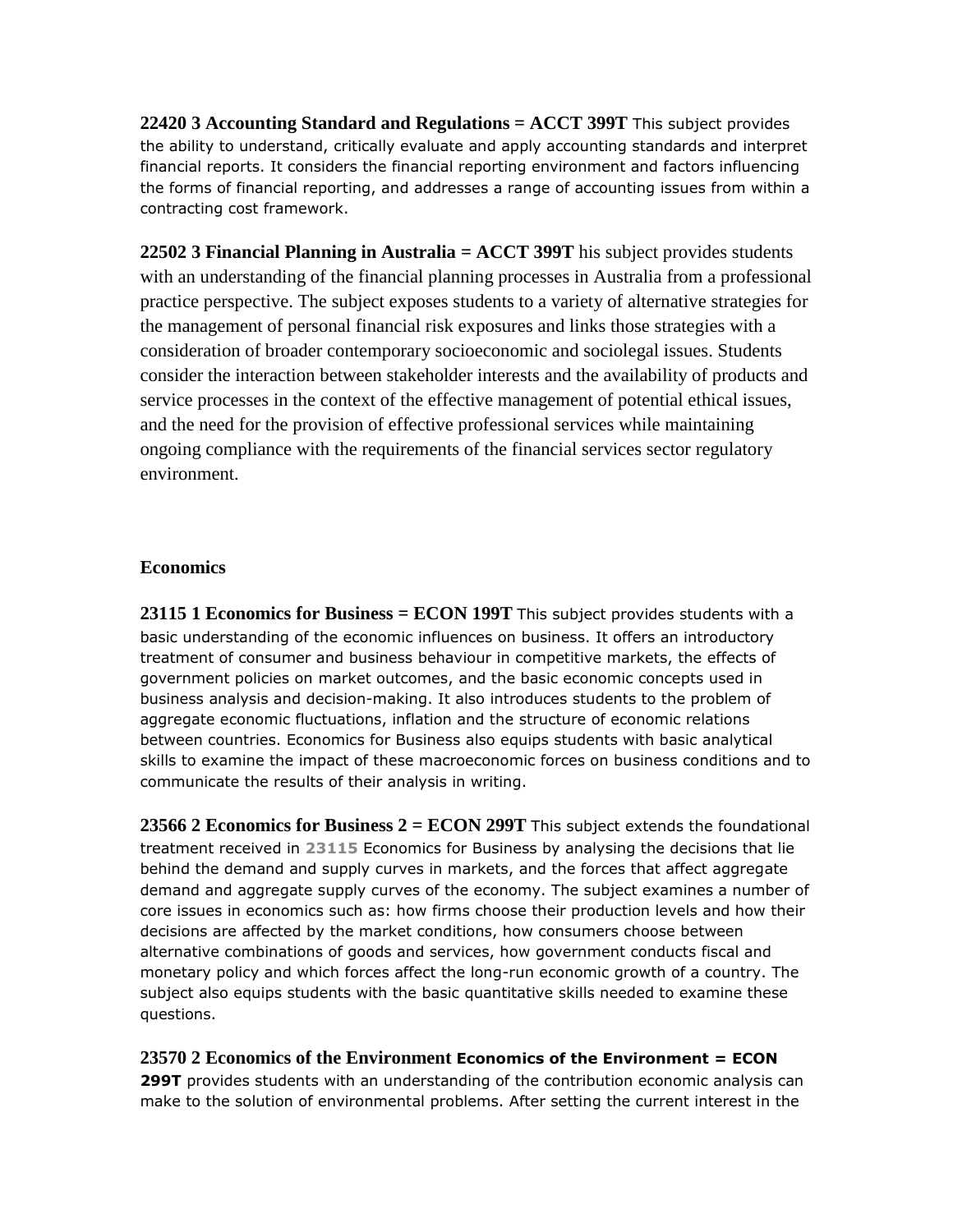environment into its post-industrial-revolution context, the subject examines externalities, ill-defined property rights and the management of natural resources. This leads to questions of valuing the environment (either economically or according to some other criterion), and how to satisfy the legitimate claims of future generations through so-called sustainable development. The subject focuses on the policy question of pollution control and natural resource depletion, applying various policy tools to contemporary examples.

**23567 3 Intermediate Microeconomics = ECON 3033** This subject extends students' knowledge and understanding of microeconomic phenomena and the environment within which consumers and businesses operate, as developed in **[23115](http://handbook.uts.edu.au/subjects/23115.html)** Economics for Business and **[23566](http://handbook.uts.edu.au/subjects/23566.html)** Economics for Business 2. It develops the ability of students to analyse and critically evaluate these microeconomic issues by equipping them with formal concepts and models. Issues considered in this subject include the theory of consumer choice, competitive strategy and firm behaviour under various market structures, comparative welfare outcomes produced by different market forms, externalities arising from market failure such as pollution and environmental issues, and analysis of public goods. The subject prepares students for further study in a range of specialised microeconomic fields.

**23568 3 Intermediate Macroeconomics = ECON 3133** This subject extends the treatment of macroeconomics in **[23115](http://handbook.uts.edu.au/subjects/23115)** Economics for Business and **[23566](http://handbook.uts.edu.au/subjects/23566)** Economics for Business 2 by introducing students to more formal models that are used to explore issues of current macroeconomic significance. Attention is also given to the operation of macroeconomic policy within these frameworks. Students broaden their knowledge of current macroeconomic events, develop their abilities to critically analyse macroeconomic phenomena and enhance their skills in effectively communicating the results of their analysis in written form.

**23571 3 Introductory Econometrics = ECON 4743** Introductory Econometrics equips students with a general knowledge of regression analysis and model building, which stands them in good stead for basic empirical work in business environments. In particular, students are able to quantify the effects of causal variables and predict using regression models. The approach to modelling, and the reasoning about multi-variable empirical relationships, strengthens students' analytic skills.

**23304 2 Asian-Australian Economics Relations = ECON 399T** This subject gives an overview of the Asian region, its political economy and its economic relationship with Australia. The focus is on those Asian economies that have significant trading relations with Australia. Emphasis is given to exchange rate changes, dynamic comparative advantage driving changing trade patterns, the political economy and sources of economic growth, regional and global market failure, and comparisons of key macroeconomic variables such as inflation, GDP, unemployment, asset prices and interest rates.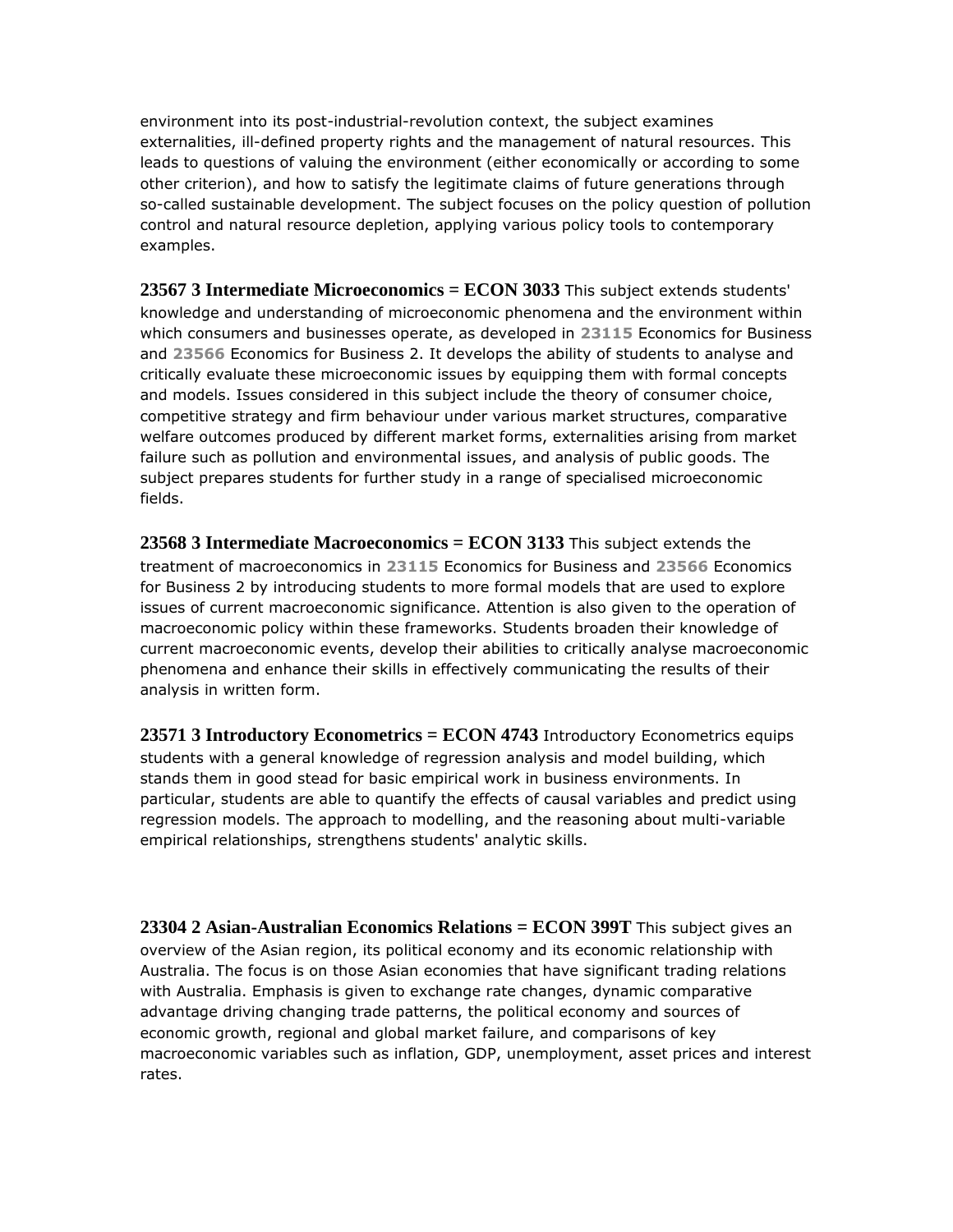**23564 2 Labour and Industry in the Global Context = ECON 399T** This subject examines the effects of institutional structures on the operation of the Australian labour market and the role of government policy in this market with special attention to the economic and cultural implications of immigration. Labour and Industry in the Global Context also examines recent changes in the international and Australian economies and the impact of these changes on industry and job structures. Students are equipped to evaluate labour market and industry trends as well as current policy debates.

**23592 2 Game Theory = ECON 399T** This subject introduces students to game theory concepts used in solving a wide range of economic and non-economic problems. It provides a range of techniques for analysing strategies in both cooperative and noncooperative settings and explores many applications.

#### **Finance**

**25300 1 Fundamentals of Business Finance = FINN 199T** The subject develops an understanding of the core principles of finance and their applications to financial decisionmaking. Topics include an overview of the financial markets, time value of money, valuation of securities, risk-and-return, capital budgeting decisions and financing decisions.

**25556 2 The Financial System = FINN 399T** The aim of this subject is to develop an understanding of the operations of a modern financial system, covering its payment, financing and market-risk management activities. Its main topic areas are financial institutions, financial markets (such as stocks, bonds and foreign exchange) and derivatives (such as futures and options).

**25622 2 Quantitative Business Analysis = FINN 399T** This subject provides students with skills essential for studying finance subjects offered by the School of Finance and Economics. Students learn basic mathematics and statistics, and consolidate their knowledge and skills in the context of real world finance problems. The focus of the subject is on the development of practical modelling skills.

**25557 3 Corporate Finance: = FINN 3043** Theory and Practice This subject develops the concepts of corporate finance introduced in **[25300](http://handbook.uts.edu.au/subjects/25300.html)** Fundamentals of Business Finance. This includes an examination of analytical techniques used in capital budgeting decisions and the capital structure decisions. Capital structure, estimation of the cost of capital and the dividend decision are examined from empirical and theoretical viewpoints. The effects of working capital management policy and international finance on the value of the firm are also considered.

**25503 3 Investment Analysis = FINN 3063** This subject introduces the conceptual and theoretical framework of the portfolio approach to investments and the investment management process. It applies the techniques of mean-variance diversification to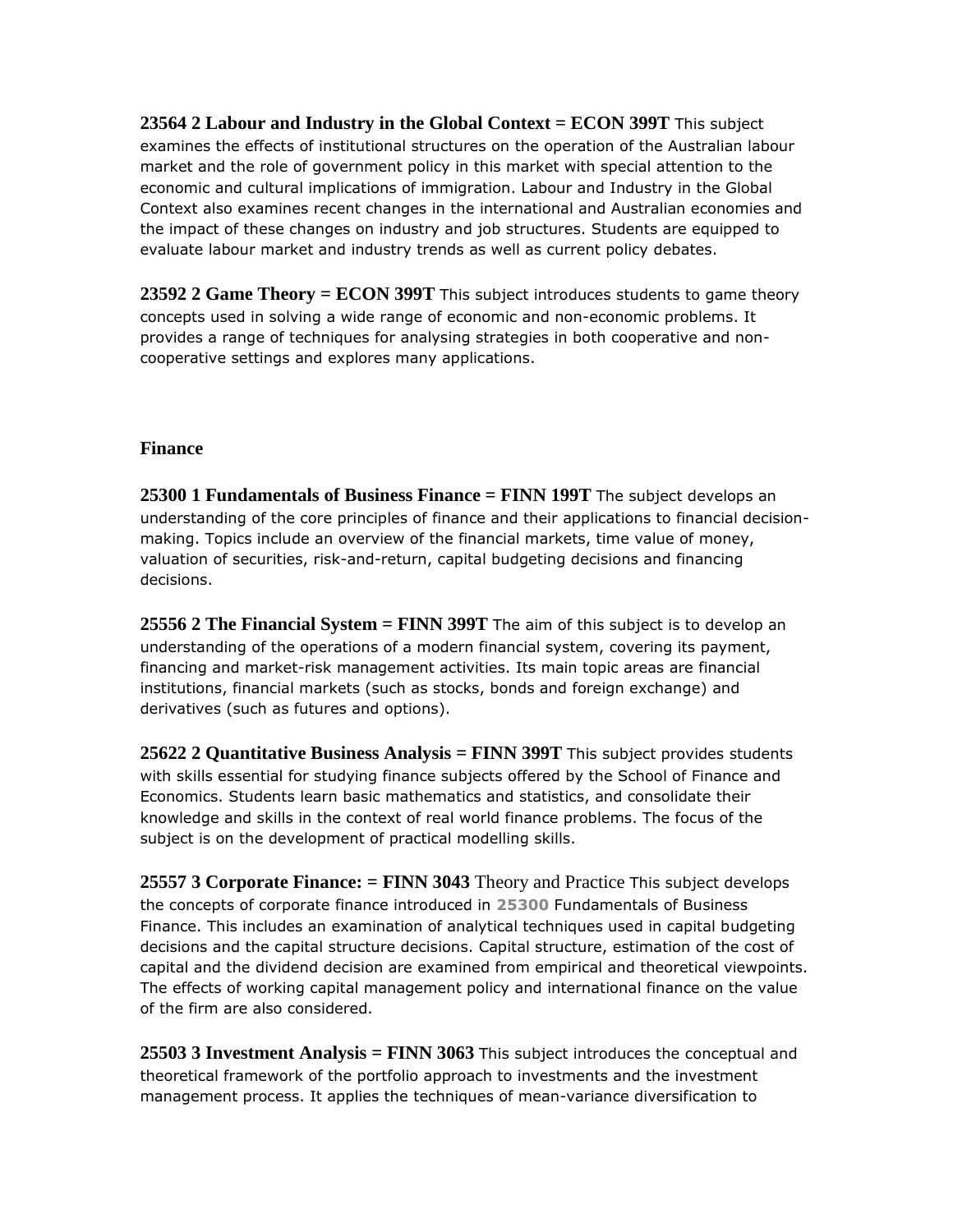portfolio construction and performance evaluation. Asset pricing models and their applications are also reviewed along with other principles of asset valuation and risk management.

**22502 3 Financial Planning in Australia = FINN 399T** This subject provides students with an understanding of the financial planning processes in Australia from a professional practice perspective. The subject exposes students to a variety of alternative strategies for the management of personal financial risk exposures and links those strategies with a consideration of broader contemporary socioeconomic and sociolegal issues. Students consider the interaction between stakeholder interests and the availability of products and service processes in the context of the effective management of potential ethical issues, and the need for the provision of effective professional services while maintaining ongoing compliance with the requirements of the financial services sector regulatory environment.

#### **Management**

**26100 1 Integrating Business Perspectives = MGMT 199T** This subject provides students with an overview of the business landscape with its various economic, legal and regulatory dimensions, in the private, public and non-profit sectors. It provides an introduction to the relationship between the various business disciplines and their contribution to the value of the business and society. Students also consider ethical and sustainability issues as they relate to the role of business in society. In addition, the subject incorporates the development of graduate skills for business professionals, in particular those relating to (business) written communication, oral presentations, group work, and critical, integrative and creative thinking.

**21129 1 Managing People and Organisations = MGMT 2103** This subject introduces students to the fundamentals of management and organisational behaviour in the context of today's contemporary global business environment. It examines the major theories and models in areas of communication, group dynamics, individual behaviour and motivation, decision-making, leadership, power and politics, and ethics and social responsibility. It places particular emphasis on the application of theory to dilemmas and issues likely to confront managers today and in the future.

**21555 1 Human Resource Management = MGMT 399T** This subject introduces students to the theory and practices utilised to manage an organisation's human resources. It establishes the nature and function of the various components of typical human resource management (HRM) practices, and exposes students to the skills of HRM through the use of structured exercises. It also considers the future direction and strategic application of HRM within Australia and overseas.

**21036 1 Managing Strategic Performance = MGMT 399T** This subject introduces students to the theory and practices utilised to manage the performance of employees in profit and not-for-profit organisations. It establishes the nature and function of the various components of a strategic performance management system and practices (such as 360 performance, pay-for-performance, etc.). It also exposes students to performance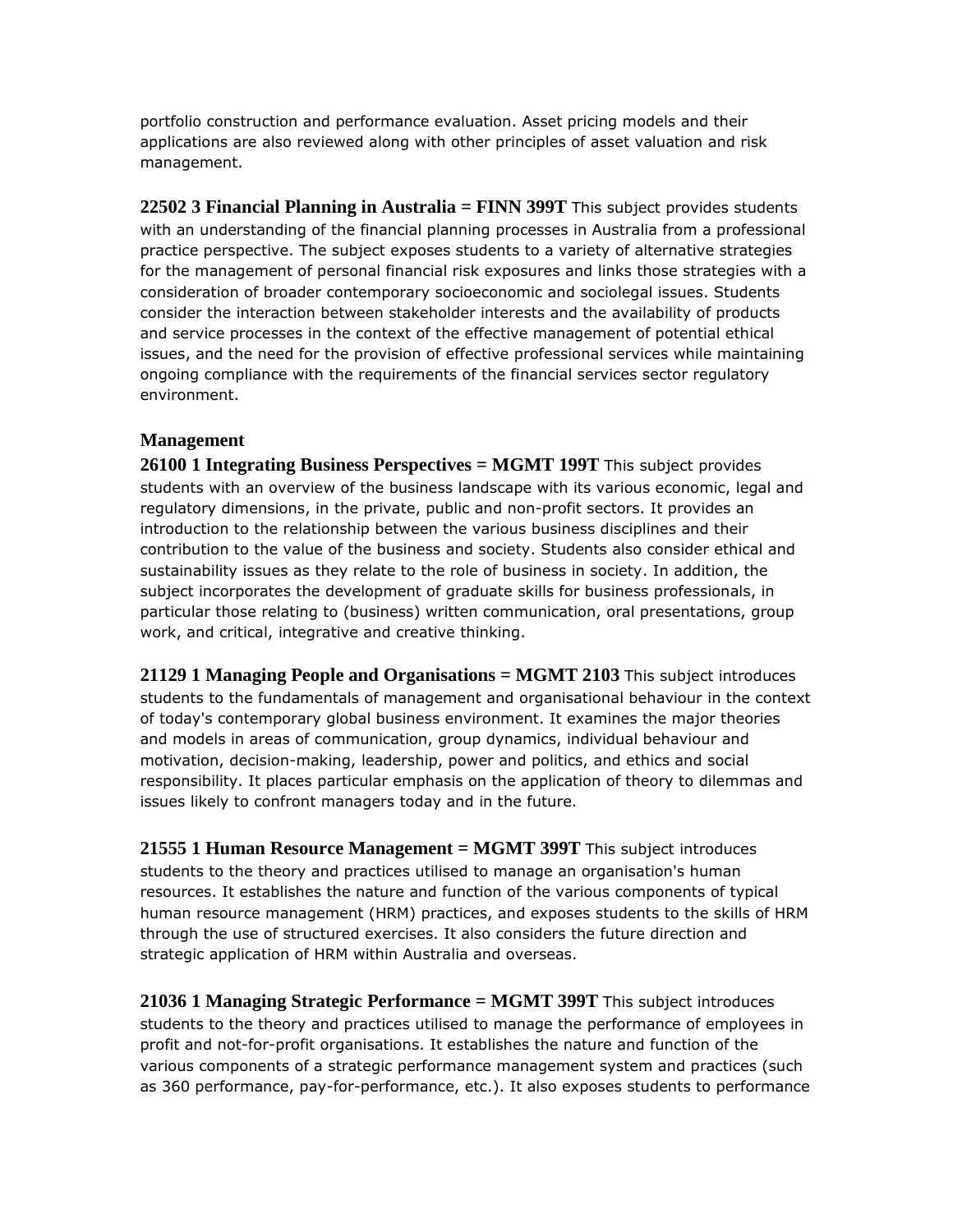management skills and considers the future direction of strategic performance management.

**21407 1 Strategic Human Resource Management = MGMT 399T** This subject focuses on the strategic nature of human resource management (HRM) functions within various organisations and builds on general issues first raised in **[21555](http://handbook.uts.edu.au/subjects/21555.html)** Human Resource Management. It develops an appreciation of critical HRM issues through an exploration of conceptual issues such as alternative ways of viewing the HRM field, how HRM should relate to changes in the organisational environment, and the relationships between organisation strategy and HRM functions. The underlying concept considered in this subject is how an organisation in a changing environment can best manage its human resources in such a way as to provide long-term benefits to the organisation.

**21037 1 Managing Employee Relations = MGMT 399T** This subject introduces students to the challenges affecting the regulation of employment in a decentralised environment. It aims to help students understand the new legal and regulatory environment under which Australia operates. Students develop practical negotiation and advocacy skills required in employment relations. The employment relationship is studied in terms of the influence of social, economic, political and legal environment and the power resources of the key institutional parties and others who seek to influence employment.

**21440 1 Management Skills = MGMT 399T** The behaviour of people at work can best be understood not by focusing on individuals, but by examining the way in which groups and organisations are incorporated in an individual's mind. This subject is based on the premise that managerial effectiveness can best be improved by an understanding of human behaviour and psyche in the context of the modern organisation. It provides students with the opportunity to explore the manner in which we interpret our own and others' behaviour, the nature of groups and how they affect decision making, the nature of strategic interaction, conflict of interest and negotiation. The subject considers the critical role of language and non-verbal communication, the nature and impact of prejudice and discrimination and the nature and significance of leadership. The applied nature of this subject provides students with the opportunity to engage in active participation, personal reflection, experimentation and practice in the various areas of skill development. To this end, there is a strong focus on the role of individual and team reflection.

**21510 1 The Global Context of Management = MGMT 4853** This subject is designed to give students a broad overview of the complexity of the global business environment. Students gain an understanding of how changes in the context of the business environment affect strategic decision making and managerial processes. Understanding business and management in context engages students to appreciate the interrelationships between the economical, environmental, social, technological, political, legal and regulatory frameworks and how these influence the organisational capability to innovate and compete successfully in the future. Students are encouraged to explore the business context of wicked problems and contemporary business challenges, ethical dilemmas and sustainability issues in different industry settings.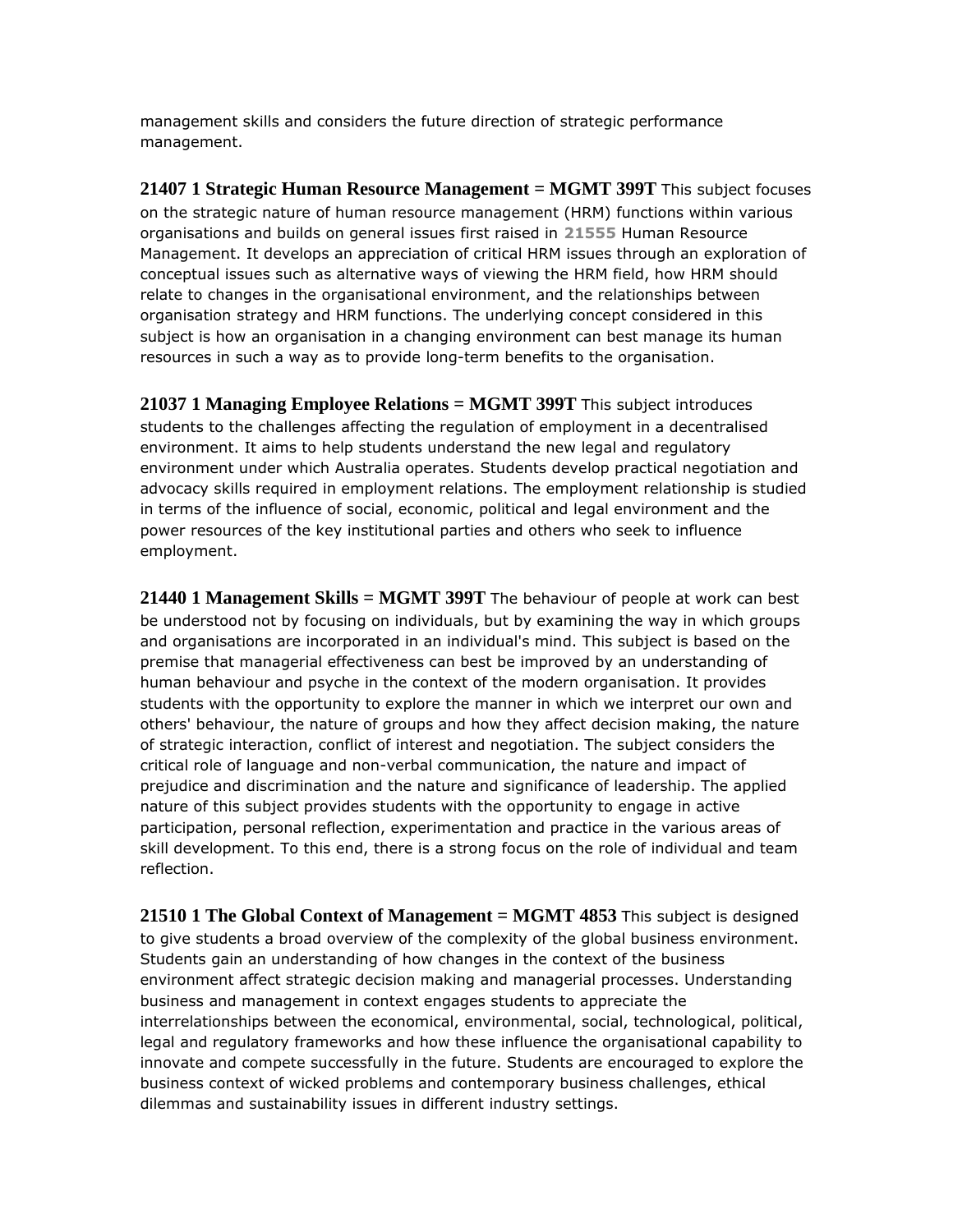**21512 1 Understanding Organisations: = MGMT 399T** Theory and Practice This subject considers what is theory and what is theorising in the specific context of organisations and organisation theory. It covers both mainstream classical business theorising and some alternatives. This examination should lead to an understanding that theory and organisational reality interact, influencing and shaping each other. It then follows that the practising manager is informed by theory when defining issues, sense making and choosing practical action.

**21513 1 Business Ethics and Sustainability = MGMT 4243** Business Ethics and Sustainability explores the breadth and depth of ethical issues confronting contemporary organisations. It examines major philosophical conceptualisations of ethics and applies these to critically analyse both theory and practice. It places particular emphasis upon developing students' ethical vocabulary and ethical argumentation so that they are better equipped to successfully carry an ethically informed subjectivity into their organisational practice.

**21591 1 Transnational Management = MGMT 4263** This subject examines the management challenges associated with the strategic and operational management of organisations whose activities stretch across national boundaries. It develops a conceptual framework which enables students to understand the interplay between the multinational corporation, the country in which it does business, including an understanding of the psychological, social, political and economic forces useful for managers and consultants involved in multinational organisations and cross-border management. Through theory, cases, readings and research articles, the subject considers approaches to the development of strategy, organisational capabilities, and management challenges for operating in the global economy. It provides comprehensive understanding of managerial processes such as, cultural diversity, the entrepreneurial process (identifying and acting on new opportunities), the integrative learning process (linking and leveraging those pockets of entrepreneurial initiative), and the leadership process (articulating a vision and inspiring others to follow).

**21227 1 Innovation and Entrepreneurship = MGMT 399T** The aim of this conceptual and decision-making subject is to provide students with the competencies and skills necessary for understanding, implementing and then managing the entrepreneurial innovation process within a highly competitive global environment. Entrepreneurship/intrapreneurship is more than the mere creation of a new business. Seeking opportunity, taking risks and having the tenacity to push ideas into reality are special characteristics that permeate entrepreneurial individuals. Entrepreneurship is an integrated concept that has revolutionised the way business is conducted. Students are required to study how winning entrepreneurs think, act and perform.

**21228 1 Management Consulting = MGMT 399T** This subject introduces students to the nature and characteristics of the consulting industry, major practice areas in consulting and the value creation activities of management consultants. It discusses the main success factors of consulting. It also considers methods of consultancy project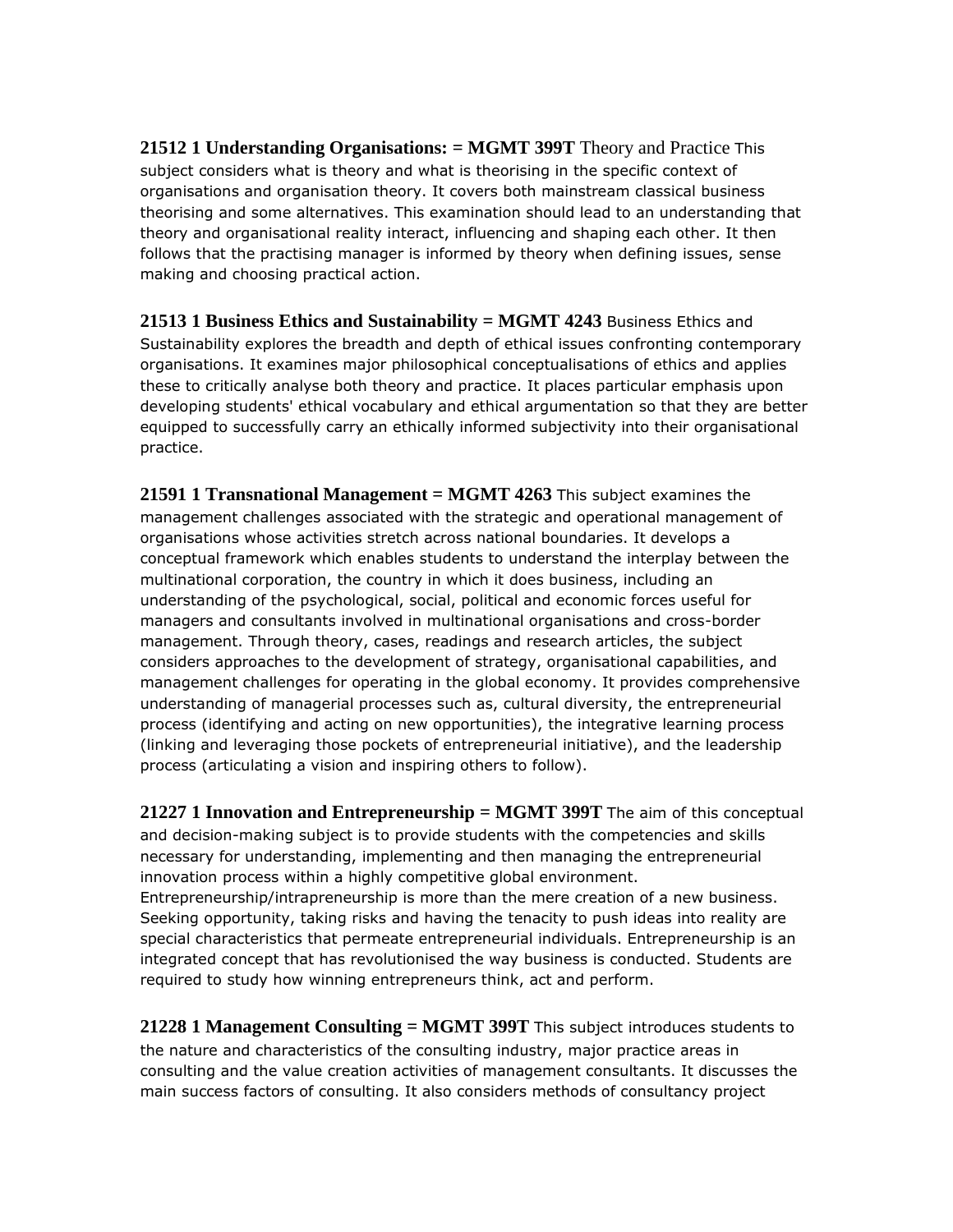design and management, and integrative problem-solving applying the principles of design thinking and different performance measures. Students are required to work on a real-life project. Finally, the subject takes a critical look at the responsibilities and ethics of consultancy contract management. Note: This subject requires students to have completed the majority of their subjects and it should be taken towards the end of their degree.

**21602 1 Strategy: Theory and Practice = MGMT 399T** This subject, incorporating extensive case studies, offers an intellectually rigorous exploration of strategic theory and practice. Drawing on established disciplines such as sociology, economics and other social science disciplines, the subject takes an encompassing critical knowledge–interrogating view of the strategy literature. Students are required to engage with political, ethical and sustainability issues that the next generation of managers are likely to encounter.

### **Marketing**

**24108 1 Marketing Foundations = MKTG 3433** This subject covers the basic principles of marketing. It develops an understanding of the overall process of marketing planning, implementation and control in the contemporary business environment and also develops a basic understanding of marketing information systems; market research and marketing ethics; market segmentation; buyer behaviour; product development; and the development of product, distribution, promotion and pricing strategies for both goods and services domestically and internationally.

**24202 2 Consumer Behaviour = MKTG 3553** A clear understanding of consumer behaviour is critical for developing and evaluating effective marketing strategies. This subject provides a theoretical grounding in the field of customer behaviour examining both the internal and external human factors affecting behaviour and decision-making. It develops an awareness and understanding of customers as the central focus of marketing action, and discusses relevant theories developed in marketing, psychology and other behavioural sciences. This subject develops students' abilities to apply customer behaviour concepts to marketing problems.

**24309 2 Marketing Research = MKTG 3633** A clear understanding of consumer behaviour is critical for developing and evaluating effective marketing strategies. This subject provides a theoretical grounding in the field of customer behaviour examining both the internal and external human factors affecting behaviour and decision-making. It develops an awareness and understanding of customers as the central focus of marketing action, and discusses relevant theories developed in marketing, psychology and other behavioural sciences. This subject develops students' abilities to apply customer behaviour concepts to marketing problems.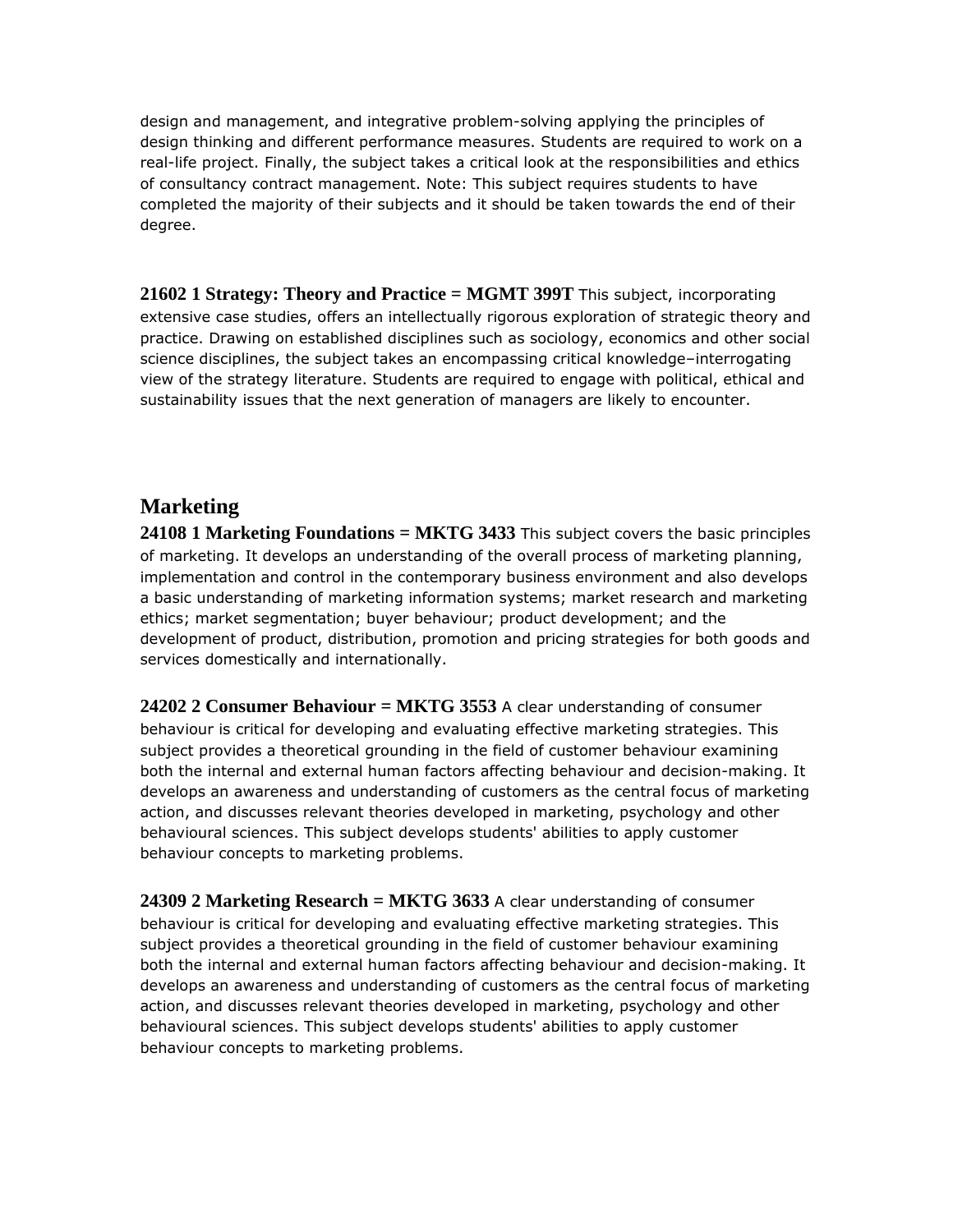**24210 2 Integrated Marketing Communications = MKTG 4233** This subject examines all aspects of integrated marketing communications from an advanced viewpoint based on theory and research findings. It provides managers with systematic approaches to setting marketing communications objectives, establishing budgets, identifying relevant target audiences, formulating and testing strategies and evaluating campaign results. It considers contemporary issues in advertising, together with reference to complementary aspects such as publicity and direct marketing and includes an applied project covering these decision factors.

**24220 2 International Marketing = MKTG 4633** This subject develops an understanding of marketing influences on demand for products and services in international environments. This involves consideration of cultural, political, legal and other environmental forces that facilitate or hinder exchanges among diverse sellers and buyers. Students learn different strategies that could be used in an international context to meet the needs and wants of diverse customers while concurrently enabling international marketers to achieve their goals and objectives.

**24306 2 Services Marketing = MKTG 399T** This subject enables students to broaden their understanding of marketing by focusing on the marketing of services. Services dominate the global economy and are becoming critical for competitive advantage in organisations across the world and in all industry sectors. Services require a distinctive approach to marketing strategy, both in its development and execution. The subject explores the foundations of services marketing and teaches students how to create, promise, and deliver a successful, interactive customer experience.

**24205 2 Business-to-Business Marketing = MKTG 399T** The marketing of industrial goods and services poses some unique challenges. This subject provides an integrated managerial and strategic approach that places industrial goods and services issues within a broader general marketing management context and addresses the need for business marketers not only to understand buyer needs and behaviors, but also how to use these insights to develop strategies for competing effectively in the marketplace. Organised around a strategic marketing framework, this subject develops the knowledge and skills to develop and implement an effective business marketing strategy.

**24104 2 Emerging Marketing = MKTG 399T** Issues and Social Media Marketing is a dynamic area of business that continues to evolve as a result of changes in technology, competitive landscape and consumer behaviour. This subject provides students with the opportunity to investigate marketing issues that emerge over time, and transform the way consumers and businesses respond to them. Topics surrounding social media and emarketing are a particular focus of this subject.

**24415 3 Marketing Planning and Strategy = MKTG 4853** This subject covers the knowledge and skills necessary to create and sustain superior performance in the marketplace through market-led strategic management. It focuses on the essential issues in strategy, such as opportunity identification, strategy formulation and strategy implementation. There is almost never one right answer to a business scenario, but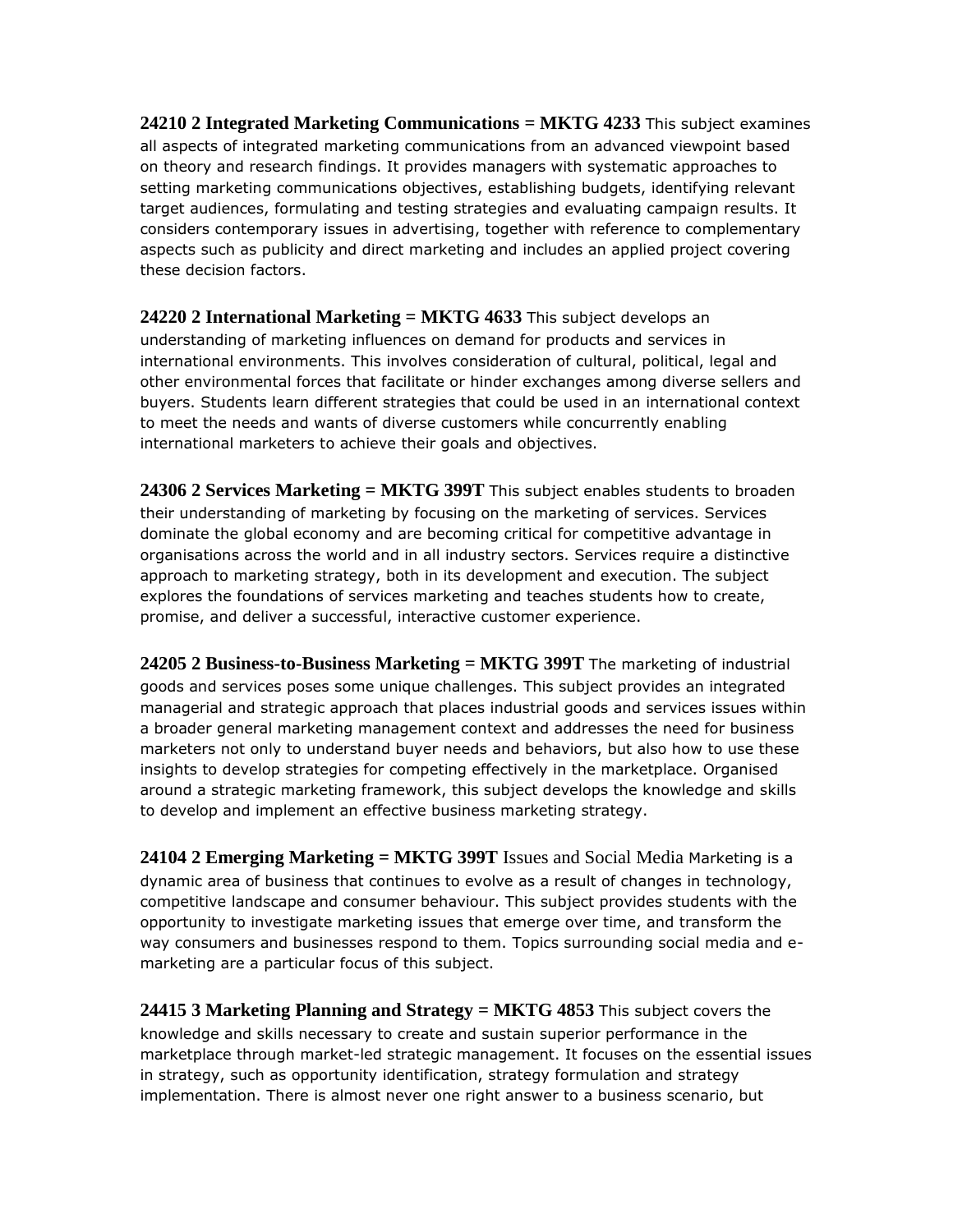strong analysis skills always deliver a much better set of answers than weak analysis skills. The subject develops a competence to develop marketing within organisations as a strategic force rather than just as an operational department.

**24222 3 Marketing Channel = MKTG 399T** This subject develops the knowledge and skills to design, develop, maintain and manage effective relationships among worldwide marketing channels to achieve sustainable competitive advantage by using strategic and managerial frames of reference.

**24223 3 New Product Marketing = MKTG 399T** This subject provides future new product managers, project managers and team leaders with a comprehensive set of knowledge and skills to manage new product development processes including how to develop an effective development strategy, and generate and evaluate concepts. It offers a managerial focus, with an emphasis on understanding the issues and solving the problems by implementing a variety of state-of-the-art methods and perspectives, and integrates marketing, R&D, production engineering, and financial aspects of new product design and marketing

**24224 3 Pricing Strategies and Tactics = MKTG 399T** Pricing directly affects a firm's bottom line. It is through pricing that managers can affect revenues and profit. This subject builds the required knowledge and competencies so that managers can generate revenues through the development of profitable value-oriented pricing strategies and tactics.

24207 3 Media Planning = MKTG 399T This subject focuses on the important role of media planning in the development of an organisation's marketing communications activities. It provides an understanding of the media planning process and strategic decision-making behind media selection in successful advertising campaigns. It also provides both a theoretical and practical approach to media planning.

**24510 3 Advertising Research = MKTG 399T** In this subject students undertake a multi-stage group project that initially involves target market research. It later involves advertising strategy and executional development followed by advertising research to determine the effectiveness of those executions. It finally involves presentation of validated campaign recommendations. Students must attend the first class to be included in a consultancy team.

**24908 3 Research Design and Data Collection Techniques = MKTG 399T** This subject covers an advanced consideration of the management of the marketing research process, research designs, sources of marketing data, qualitative and quantitative data collection procedures, measurement, scaling and questionnaire design. It helps students develop advanced research skills that are critical to both knowledge generation in marketing theory and problem solving in marketing practice.